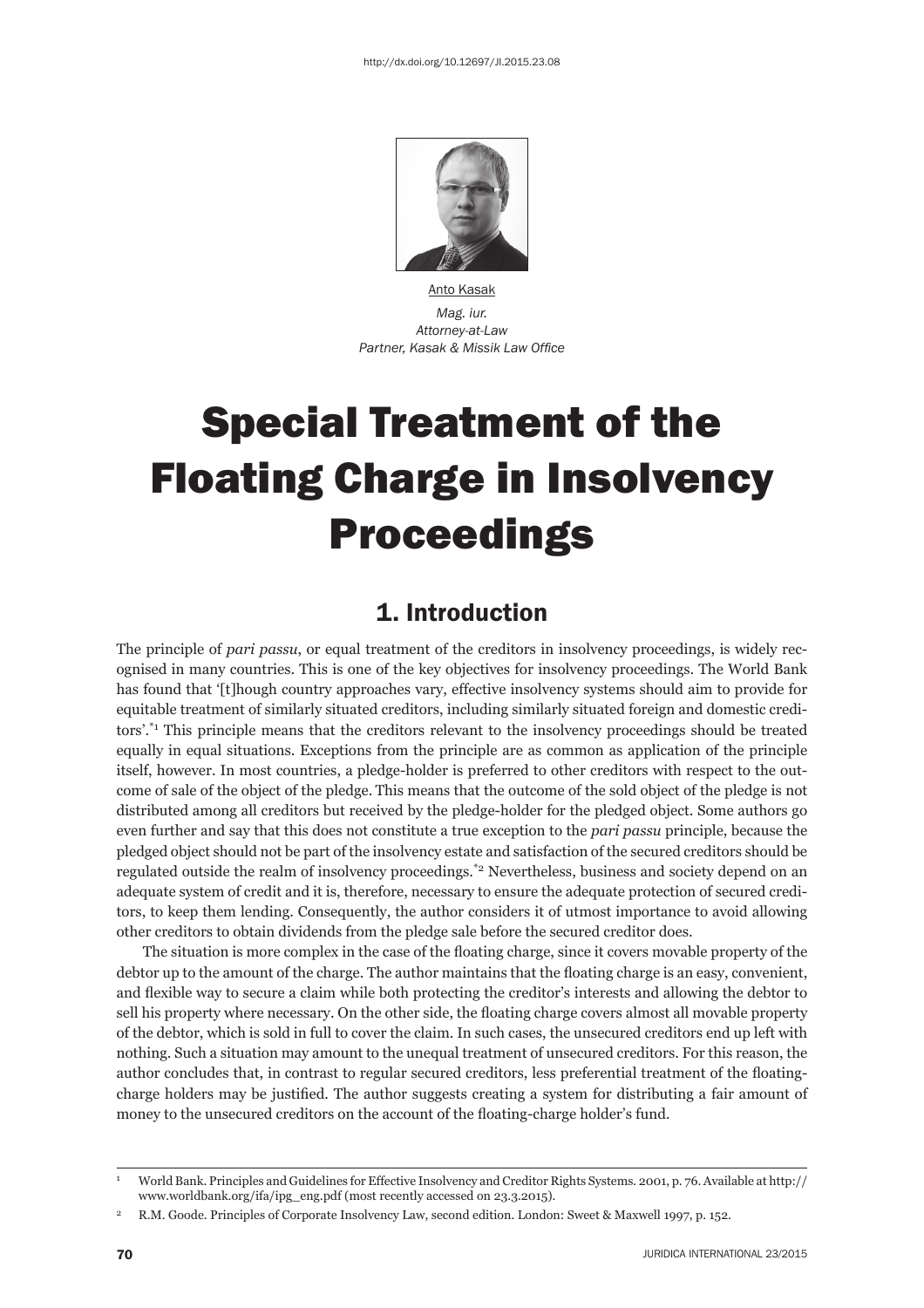Therefore, the aim for this article is to analyse whether the claim secured by a floating charge should be preferred fully in insolvency proceedings. If full preferential treatment of the claim secured by a floating charge is not justified, the question is this: to what extent should such claims be preferred?

Analysing the problem surrounding the priority limits of the floating charge in insolvency proceedings, the author presumes that the insolvency estate includes enough funds for the costs and expenses of the insolvency proceedings. The question of whether the secured creditor shall participate in covering the costs and expenses of the insolvency proceedings is another matter that is not covered by this article.

In addition to Estonian law, the author uses sources from English law, because the security instrument in question, the floating charge, has been widely analysed for a long time in the United Kingdom. German law does not recognise an instrument comparable to the floating charge encountered in English law.<sup>\*3</sup> Therefore, claims cannot be secured by a floating charge in Germany and claims so secured cannot have priority in insolvency proceedings. Obviously, if German law does not recognise the concept of the floating charge, there cannot be any special regulation pertaining to the floating charge in the Insolvency Statute of Germany.\*4 The author will also analyse the laws of our neighbour states Finland and Latvia, because these states recognise the concept of the floating charge and our legal practice encompasses contact with these countries as our neighbours.

#### 2. Justification for the priority of the secured claim

Secured claims are those secured by various pledges such as mortgage, lien and registered pledge, fixed charge, and floating charge. If the debtor fails to pay in time, the creditors are entitled to sell the pledged asset or have it be sold to cover the debt amount due. The pledge is highly important in the market economy, as it ensures satisfaction of a claim with a higher degree of probability. However, even having a secured claim does not relieve the creditor of all risks. For example, the market value of the pledge may be insufficient to cover the claim. The property encumbered by the pledge may suffer damage. Yet the author suggests that the pledge is the most reliable option for ensuring satisfaction of a claim.

All developed economies depend to a high degree on the availability of credit.\*5 Many insolvency laws recognise the rights of secured creditors to have first priority for satisfaction of their claims.\*6 Therefore, secured claims shall be satisfied before regular unsecured claims, which constitutes an exception to the *pari passu* principle. The infringement of one principle may be justified by other principles. According to another principle, security interests and other real rights created prior to the insolvency proceeding are unaffected by the winding up. This means that, in general, a creditor holding real rights, unaffected by the winding up, may proceed to realise his security or other right of property as if the company were not in liquidation.<sup>7\*7</sup>

Pursuant to the English law in force, the liquidation of a company generally does not affect a creditor's rights. The secured creditor is free to realise its security without reference to the liquidator.<sup>\*8</sup> This means that the English insolvency system differs from the Estonian insolvency system in that the object of the pledge is not to be part of the insolvency estate and the pledged object is to be sold outside the insolvency proceedings. This is the reason Prof. Goode finds that preferring secured claims is not a true exception to the *pari passu* principle.\*9

<sup>3</sup> A. Rahmatian. A Comparison of German Moveable Property Law and English Personal Property Law. Available at http:// www.iuscomp.org/gla/literature/rahmatian.htm#sdfootnote0sym (most recently accessed on 21.3.2015).

<sup>4</sup> Insolvency Statute of Germany. Available at http://www.gesetze-im-internet.de/englisch\_inso/index.html#gl\_p0007 (most recently accessed on 21.3.2015).

<sup>5</sup> World Bank. Report of Working Group on Debtor Creditor Rights. Available at http://web.worldbank.org/WBSITE/EXTER-NAL/TOPICS/LAWANDJUSTICE/GILD/0,,contentMDK:20154449~menuPK:146222~pagePK:64065425~piPK:162156~t heSitePK:215006,00.html#1, material on debtor−creditor regimes (most recently accessed on 24.3.2015).

<sup>6</sup> United Nations Commission on International Trade Law. Legislative Guide on Insolvency Law, p. 269. Available at http:// www.uncitral.org/pdf/english/texts/insolven/05-80722\_Ebook.pdf (most recently accessed on 19.3.2015).

<sup>7</sup> R.M. Goode. Principles of Corporate Insolvency Law, 4th edition. London: Sweet & Maxwell 2011, p. 96.

<sup>8</sup> D. Faber *et al.* Commencement of Insolvency Proceedings. Oxford University Press 2012, p. 265.

<sup>9</sup> R.M. Goode (see Note 2), p. 152.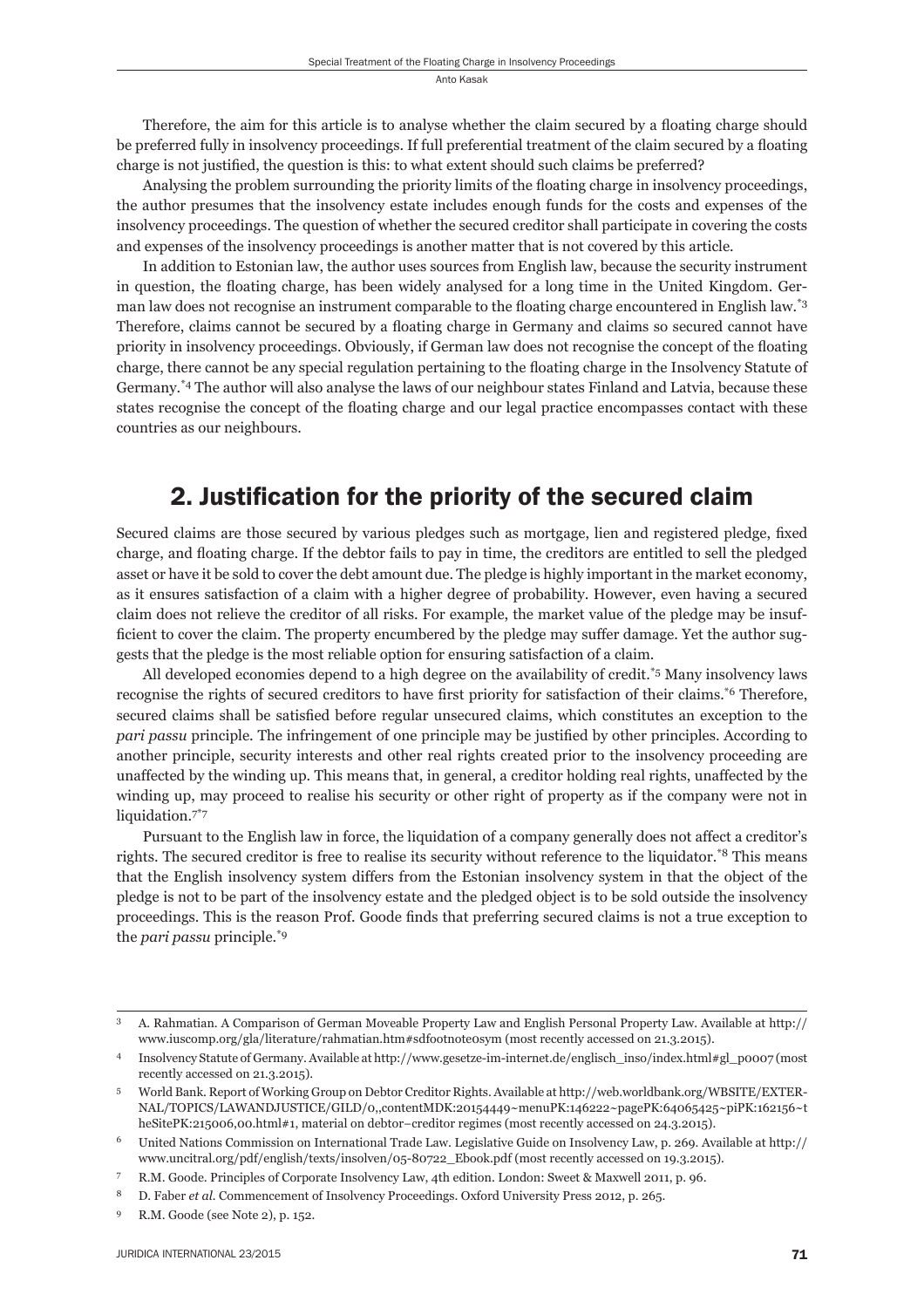According to §35 of the Estonian Bankruptcy Act,\*10 the debtor's assets become part of the bankruptcy estate upon the declaration of bankruptcy. This means that all assets of the debtor, including encumbered assets, become part of the bankruptcy estate. Section 135 stipulates that a trustee shall sell the bankruptcy estate pursuant to the procedure provided for in the Code of Enforcement Procedure, taking into account the specifications prescribed by the Bankruptcy Act. Pursuant to  $\S$ 153 (2), the outcome of sold encumbered property shall be distributed only to the charge-holder, with one exception – a certain percentage, but not more than 15%, shall be allocated to cover the costs and expenses of the insolvency proceedings. Therefore, under Estonian insolvency law, the pledged assets are part of the insolvency estate, which shall be sold by the trustee. The dividend from the sale of the encumbered property shall be distributed to the secured creditors. Although English law differs from Estonian law, the two systems have the same purpose. No other creditor than the charge-holder is entitled to receive the outcome of the sale of an encumbered item of property.

In the event of the pledged object being sold in the insolvency proceedings and the outcome being distributed in accordance with *pari passu* among all the creditors, the pledge-holder will not have any use of the pledge. This would cause uncertainty as to the securities in the insolvency proceedings, which would have a negative impact on the credit institution. The Cork Committee Report stated a conclusion that there is a direct link between every credit transaction and the financial health of the society.<sup>\*11</sup> In consequence, the negative effect on the credit institution would harm the development of the market economy. The IMF has noted that, if a secured creditor is given the equivalent of first priority at the time of distribution (or directly receives the proceeds from the sale of collateral), the provision of secured credit is facilitated.<sup>\*12</sup>

Prof. Varul has summarised the problem as follows: 'Secured claims shall be preferred to unsecured claims, because otherwise the pledge as such would lose credibility, which would have a bad influence on the development and stability of the economic relations.'\*13 Therefore, limiting the pledge-holder's rights would discredit the economic system. Accordingly, we cannot do it and must prefer secured creditors to unsecured creditors.

For the reasons described above, a claim secured by a floating charge is a secured claim and should be preferred over unsecured claims. On the other hand, the floating charge differs from other securities in that the object of the floating charge is more uncertain than the object of other securities. This position is supported in the literature, where Richard Calnan finds that '[a]lthough the basic principle is that a secured creditor is entitled to the net proceeds of sale of the secured assets in order to discharge his debt, where the charge constitutes a floating charge certain categories of unsecured creditor rank ahead of the floating charge'.\*14 Therefore, a question arises as to whether the floating charge needs special treatment in insolvency proceedings.

## 3. The distinctness of the floating charge from other charges

Estonian insolvency law does not make any distinction between the floating charge and other charges with regard to the priority of the security in the insolvency proceedings. Secured claims, including the floating charge, have full priority under §153 (1) of the Bankruptcy Act of Estonia. The situation is the same in the Republic of Latvia. The floating-charge holder is a secured creditor under the Latvian Insolvency Law's Section 7, Subsection 1.\*15 According to Sections 111 and 116, the administrator sells the pledged assets of the debtor and the holder of the floating charge has full priority in respect of the outcome of the realisation of the encumbered property.

<sup>10</sup> Pankrotiseadus (Bankruptcy Act). – RT I 2003, 17, 95 (in Estonian).

<sup>&</sup>lt;sup>11</sup> Insolvency Law and Practice: Report of the Review Committee. London: Her Majesty's Stationery Office 1982, p. 12.

<sup>12</sup> Orderly and Effective Insolvency Procedures: Key Issues. Legal Department of the International Monetary Fund 1999, p. 47.

<sup>13</sup> P. Varul. Selgitavaid märkusi pankrotiseadusele (Explanatory commentary to the Bankruptcy Act). – *Juridica* 1994/1, p. 11 (in Estonian).

<sup>14</sup> R. Calnan. Proprietary Rights and Insolvency. Oxford University Press 2010, p. 37.

<sup>15</sup> Insolvency Law of the Republic of Latvia. Available at http://www.vvc.gov.lv/export/sites/default/docs/LRTA/Likumi/ Insolvency\_Law.doc (most recently accessed on 24.3.2015).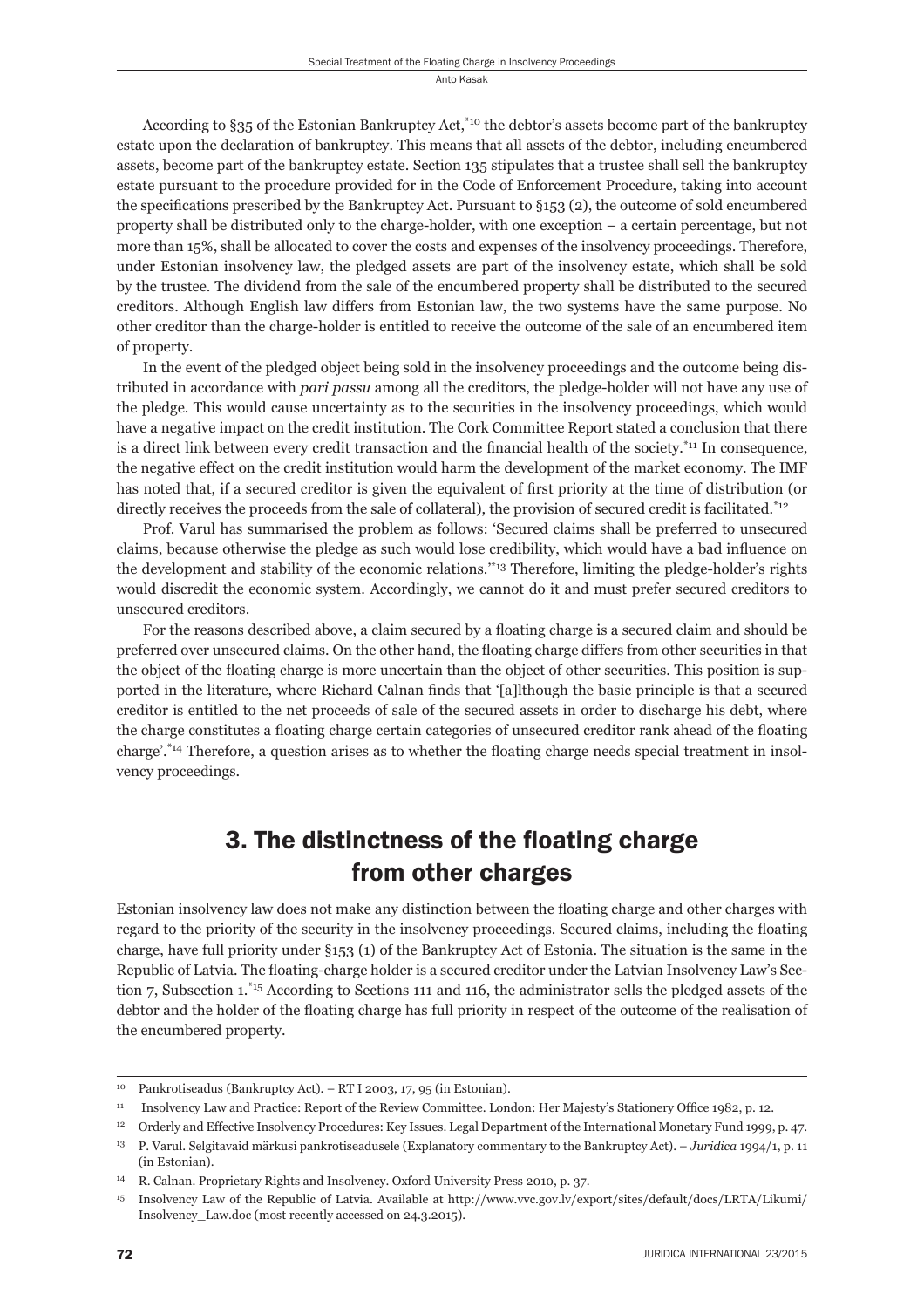According to  $\S 4$  (3) of the Floating Charge Act<sup>\*16</sup> of Estonia, the floating charge will be created after the corresponding entry is made in the floating-charge register. Section 2 (1) stipulates that the floating charge extends to all movable property of a company or movable property related to the economic activity of a sole proprietor. Section 2 (2) amends the above-mentioned and specifies that the floating charge extends to all encumbered property of an undertaking at the time the pledge entry is made and to the property acquired after the pledge entry is made. According to  $\S$ 2 (3), a floating charge does not extend to:

- 1) money in cash form or deposited with a credit institution; shares, stocks, investment-fund shares, contributions to co-operatives or participation in other companies belonging to an undertaking; promissory notes or other loan documents accepted in common usage; or other securities;
- 2) property that may be encumbered by a fixed charge, such as a possessory pledge or property that is encumbered by mortgage together with the immovable property with which it belongs to; or another type of pledge; or
- 3) property that, pursuant to the law, cannot be subject to execution.

Therefore, the floating charge covers almost all movable property of the debtor, with some minor exceptions. As the name 'floating charge' suggests and as described above, the object of the floating-charge assets fluctuates. In contrast, the objects of other charges are specified as certain properties or rights. The object of the floating charge shall finally be clarified in the process of the realisation of the floating charge, which is termed 'crystallisation'.<sup>\*17</sup> In England, for example, the floating charge crystallises if a receiver is appointed for the debtor's company.<sup>\*18</sup> Therein, the floating charge differs from other charges because of their object. In that case, the question arises of whether we have to treat the floating charge and other charges equally or not.

With respect to the difference, the floating charge encumbers all movable property of the debtor in its entirety, with the exception of certain minor assets. Consequently, the floating charge is regulated such that by covering the whole estate it causes other claims to be normally expected to remain fully unsatisfied.<sup>\*19</sup> The resulting outcome is that in any insolvency proceedings wherein at least one floating-charge holder is present, unsecured creditors are not going to have the slightest motivation to participate and contribute to the insolvency proceedings. In fact, this means that one creditor is preferred to all other creditors in relation to the insolvent estate and causes unsecured creditors to be treated unfairly, thereby violating the principle of equal treatment of creditors.

The Cork Committee reached the conclusion that, to a limited extent, the general body of creditors should participate not like preferential creditors in priority to the holder of the floating charge but *pari passu* with him in the distribution of the proceeds from assets comprised in the charge. Such change may be expected to have the following beneficial consequences:

- (a) by increasing the amount available in winding-up proceedings for the ordinary unsecured creditors, it should ensure a fairer distribution of the insolvent estate and encourage the ordinary creditors to play a fuller part in administration of the winding up.
- (b) By increasing the dividends payable in the course of winding up to ordinary unsecured creditors, including trade suppliers, it should reduce the risk of further insolvency among them and discourage their increasing tendency to resort to reservation-of-title clauses and other devices to escape the priority of the floating charge.\*20

Consequently, the floating charge differs from other types of charges. The floating charge is fluctuating in nature and covers almost all movable property of the debtor, with only a few, minor exceptions. In the case of any other charge, the unsecured creditors are aware of the assets that are secured, while the case of the floating charge involves the unsecured creditors being unaware of the extent. The unawareness on the part of the unsecured creditors causes injustice and discourages the unsecured creditors from participation in the insolvency proceedings.

<sup>16</sup> Kommertspandiseadus (Floating Charge Act). – RT I 1996, 45, 848 (in Estonian).

<sup>17</sup> P. Varul *et al.* Asjaõigusseadus II. Kommenteeritud väljaanne (The Law of Property Act II: Commented Edition). Kirjastus Juura 2014, p. 371.

<sup>&</sup>lt;sup>18</sup> J. Duns. Insolvency Law and Policy. Oxford University Press 2002, p. 349.

<sup>&</sup>lt;sup>19</sup> Insolvency Law and Practice: Report of the Review Committee (see Note 11), p. 32.

<sup>20</sup> *Ibid*., p. 32.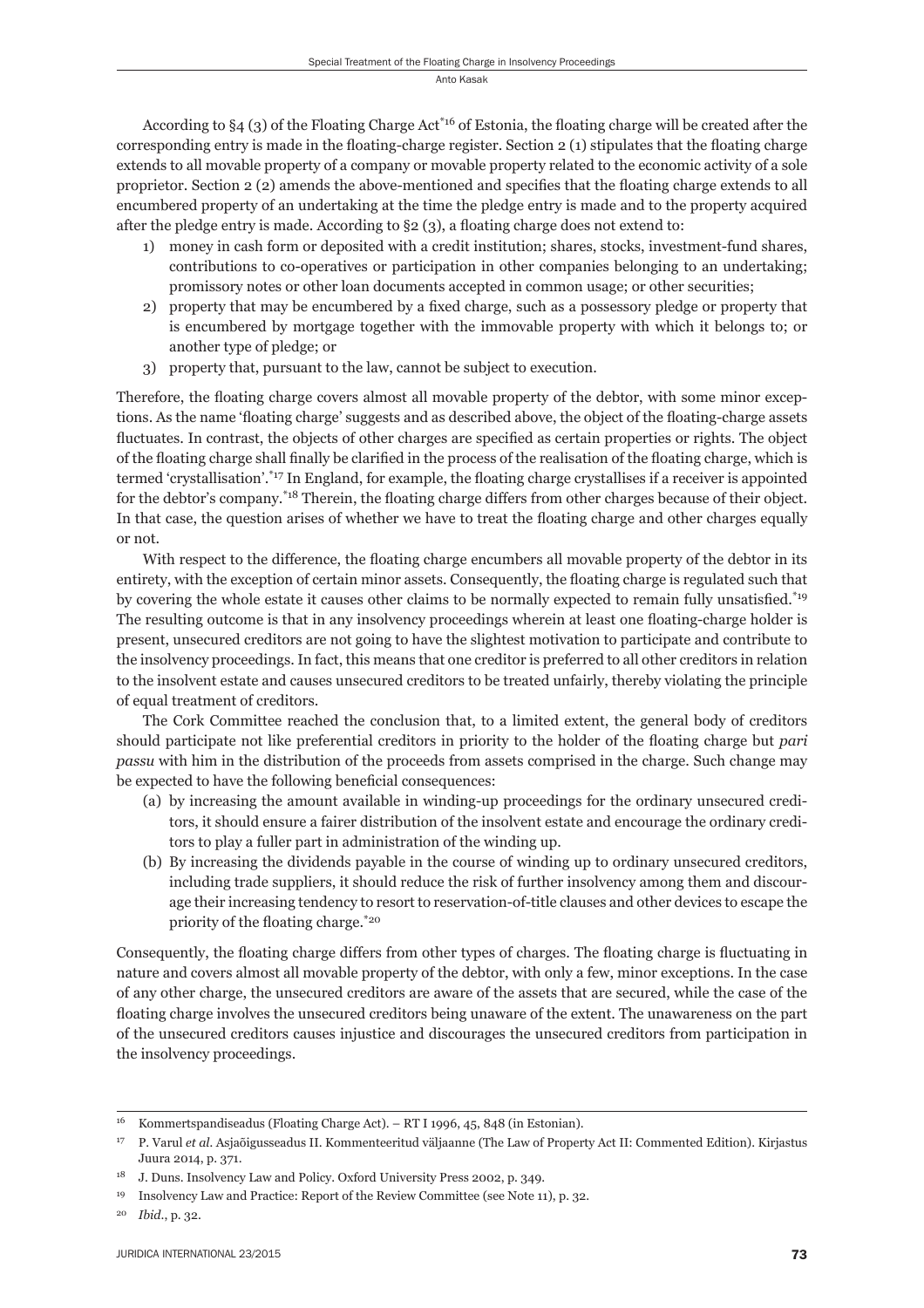In consideration of the above, the author finds that claims secured by a floating charge should be priority claims in the insolvency proceedings as other secured claims are but, because of the difference between the floating charge and other securities, the priority of the floating charge should be limited. Therefore, the floating charge needs special regulation applying to insolvency proceedings.

### 4. Methods of limiting the priority of the floating charge

The literature offers several opportunities for resolution of the issue of how to limit the priority of the floating charge in insolvency proceedings. For instance, the Cork Committee suggested a novel alternative to the existing regulation of the floating charge. In summary, the committee named 10% of the encumbered estate as 'a fund'. The idea of this fund is that a claim of a floating-charge holder is decreased by 10%, where the gain is distributed among the so-called regular creditors. The Cork Committee proposed that the debenture-holder himself should not participate with the unsecured creditors in the 10% fund, but, to prevent the unsecured creditors doing better than the debenture-holder, the committee recommended that an upper limit be imposed so that the percentage of their debts received by the unsecured creditors should not in any event exceed that of the debenture-holder.<sup>\*21</sup> The system would function in the manner described below.

Let us imagine that the assets encumbered by a floating charge were sold at the price of EUR 1,000,000, the claim secured by the floating charge is EUR 1,000,000, and the claims of the unsecured creditors come to EUR 200,000. Under the current law, the claim secured by the floating charge will be satisfied in the amount of EUR 1,000,000, which equals 100% of its face value, and no monies will be paid out to the unsecured creditors. In contrast, in the case of the above-mentioned 10%-fund system, the claims secured via the floating charge would be satisfied in the amount of EUR 900,000, or 90% of their face value, while the amount of EUR 100,000 will be retained for distribution among the regular creditors. The claims of the latter will be satisfied in the amount of 50%.

I would discuss how the so-called upper limit in the case of the 10%-fund system would apply by giving the following example: Assets of the insolvent debtor have been sold for EUR 1,000,000, the claim secured by the floating charge is EUR 2,000,000, and the claims of the unsecured creditors total EUR 100,000. Under the current law, the claim secured by the floating charge will be satisfied in the amount of EUR 1,000,000, which makes up 50% of their face value, and the unsecured creditors will not have any monies to share among themselves, which means 0% of their claims' face value. In contrast, under the 10%-fund system without upper limit, the unsecured creditors' claims will be satisfied in the amount of EUR 100,000, which comes to 100% of their face value, and the claim secured by the floating charge will be satisfied in the amount of EUR 900,000, or 45% of its face value. So without an upper-limit rule, unsecured creditors' claims will be satisfied in their full amount and the floating-charge holder will receive only 45% of their claim's face value. To avoid injustice here, the upper-limit rule applies, which means that the percentage of the unsecured claim being satisfied may not exceed the percentage of the secured claim satisfied. In that case, the claim of the floating-charge holder would be satisfied in the sum of EUR 952,381, which comes to 47.619% of the claim, and the claims of the regular creditors would be satisfied in the amount of EUR 47,619, which comes to the same 47.619% of the face value of the claim.

The Cork Committee argued that such a system would ensure fair pay-out from the insolvent estate and could also encourage unsecured creditors to participate actively in governing the process of insolvency. In addition, it has been argued that increasing pay-outs to the unsecured creditors helps them to remain in business themselves and also decreases the unfairness caused by the current<sup>\*22</sup> floating-charge regulation under English law.\*23 The propositions of the Cork Committee were taken into account for changes to the insolvency law of England.

Beyond security claims, according to the insolvency law in effect in England, 'the order of priority of distribution of the monies available for the realisation of the assets is as follows:

(1) the cost and expenses of the liquidation, including the liquidator's own remuneration;

(2) preferential debts;

<sup>21</sup> *Ibid*., p. 347.

<sup>&</sup>lt;sup>22</sup> Here, the committee report referred to the law that was valid at the time of the report's composition.

<sup>&</sup>lt;sup>23</sup> Insolvency Law and Practice: Report of the Review Committee (see Note 11), p. 347.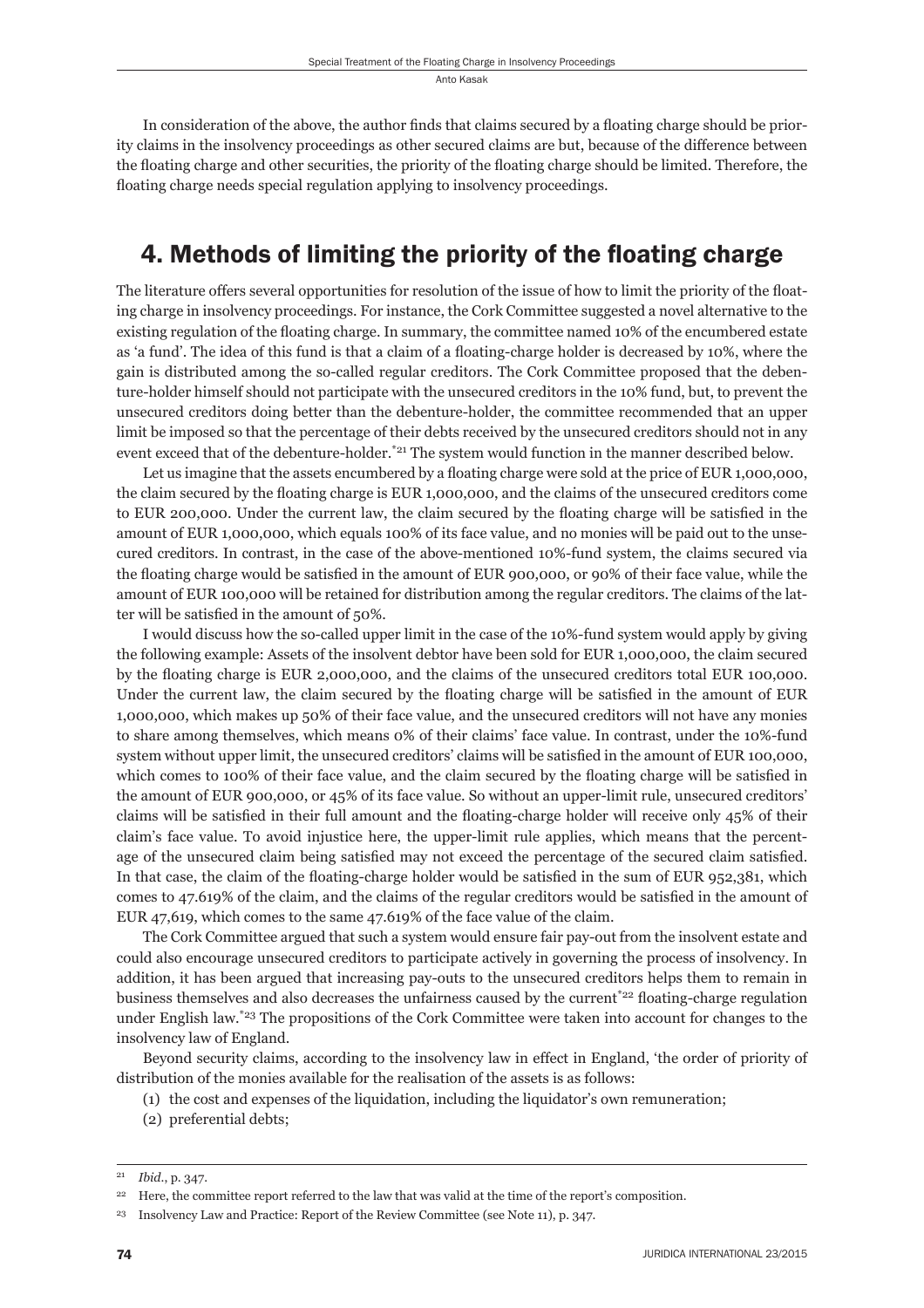- (3) (if there is a floating charge relating to property of the company) the prescribed part of the company's net property, to be available for the satisfaction of ordinary, unsecured debts;
- (4) debts secured by a floating charge (to be paid using the balance of the proceeds of realisation of the property comprised in the charge);
- (5) ordinary, unsecured debts;
- (6) post-insolvency interest on debts;
- (7) deferred debts;
- (8) the balance (if any), to be returned to the contributories.<sup>\*\*24</sup>

Professor Fletcher explains that 'the definition of the "prescribed part" is based on a hypothetical construct, which involves the computation of the amount of the company's property (termed "the company's net property") which would, but for the provisions of [the Insolvency Act 1986's Section] 176A<sup>\*25</sup> itself, be available for satisfaction of the claims of holders of debentures secured by, or holders of, any floating charge created by the company'.\*26

Professor Fletcher continues: 'First, where the company's net property does not exceed £ 10 000 in value, the prescribed part consists of 50 per cent of that property. Secondly, where the company's net property exceeds  $\pounds$  10 000 in value the prescribed part consists of the sum of two elements: 50 per cent of the first  $E$  10 000 in value, and 20 per cent of that part of the company's net property which exceeds  $E$  10 000 in value. However, an absolute maximum of  $E$  600 000 is imposed on the total value of the prescribed part to be made available for the satisfaction of unsecured creditors in any given case.<sup>\*\*27</sup>

Professor Fletcher has found that 'the purpose of this regulation is to adjust the distribution of corporate assets on insolvency, so that a portion of the assets comprised in any floating charge granted by the company is made available to the satisfaction of the unsecured creditors'.\*28

In the author's opinion, it is clear that these amendments made to the English Insolvency Act are composed on the basis of methods quite similar to those outlined by the Cork Committee. The system of limiting the priority of the floating charge in the insolvency proceedings worked out by the Cork Committee and the system used in the Insolvency Act of England in force today are both based on rather excellent ideas, except that these systems are too complicated to implement.

For instance, Finnish law too appears to be affected by the ideas of the Cork Committee report, because the floating charge is not fully preferred in Finnish insolvency proceedings. However, the way that Finnish law regulates the priority of the floating charge in insolvency proceedings is much simpler. According to Article  $5$  of the legal act addressing priority claims<sup>\*29</sup>, the claims of holders of a floating charge are secured only in the amount of 50% of the value of the encumbered assets.

#### 5. The system of limitation of the priority of the floating charge

The author agrees with the Cork Committee to the extent that allocation of a certain amount from the funds originally meant to be distributed to the floating-charge holder, on behalf of the unsecured creditors, will relieve injustice and motivate unsecured creditors to take part of the insolvency proceedings. However, the author is of the opinion that the 10% fund proposed by the Cork Committee is too complicated in implementation. That said, the methods proposed in the report are necessary for composition of a fair system for determining the amount to be distributed to the unsecured creditors on behalf of the floating-charge holder.

Considering the discussion above, the author supports creation of a system for distributing a fair amount of money to the unsecured creditors on behalf of the floating-charge holder's fund. Although the

<sup>24</sup> I.F. Fletcher. The Law of Insolvency. London: Sweet & Maxwell 2009, p. 773.

<sup>25</sup> Insolvency Act 1986. Available at http://www.legislation.gov.uk/ukpga/1986/45/contents (most recently accessed on 21.3.2015).

<sup>26</sup> I.F. Fletcher (see Note 24), p. 787.

<sup>27</sup> *Ibid*., p. 788.

<sup>28</sup> *Ibid*., p. 787.

<sup>&</sup>lt;sup>29</sup> Laki velkojien maksunsaantijärjestyksestä (Act on the Ranking of Claims). Available at http://www.finlex.fi/fi/laki/ajantasa/1992/19921578 (most recently accessed on 21.3.2015) (in Finnish).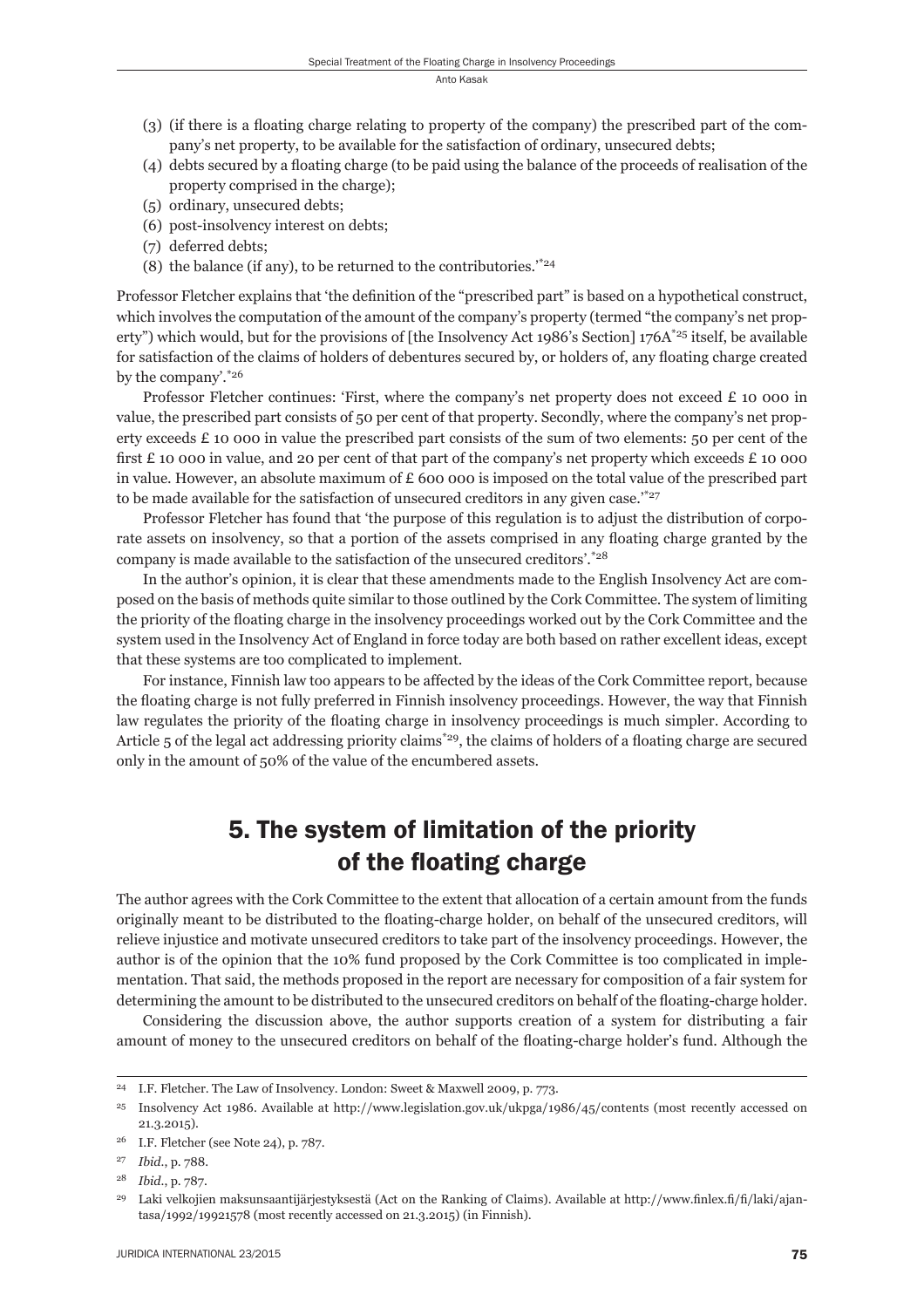floating-charge holder is a secured creditor, this intervention in the rights of the floating-charge holder is justified – if its extent remains minimal – because of the principle that security interests and other real rights created prior to the insolvency proceedings are unaffected by the winding up. Therefore, the system for distributing a fair amount of money to the unsecured creditors on behalf of the floating-charge holder's fund should be as simple as possible and limit the rights of the floating-charge holder only to the minimal limit necessary on the one hand, and to relieve injustice and encourage the unsecured creditors to participate in the insolvency proceedings on the other hand.

In consideration of the above, the author proposes the following solution. The claims secured by the floating charge would be preferred to a certain extent only, and in the remaining part such claims should participate in the distribution to the unsecured creditors in accordance with the *pari passu* principle. This solution guarantees that in a certain amount the floating-charge holder will be preferred and in the remaining amount the claim that was secured by the floating charge shall not go unsatisfied but participate in the distribution of the remaining funds on equal ground with the unsecured creditors, according to the *pari passu* principle. This system enables regulation of the extent of the priority accorded the floating-charge holder by percentage and secures a particular fund for the unsecured creditors. In any case, if there are funds to be distributed, the floating-charge holder will receive more than unsecured creditors and unsecured creditors will not remain fully unsatisfied. The determination of the exact percentage indicating the extent to which the floating-charge holder should be preferred is up to every jurisdiction. The author would recommend limiting the priority of the claim secured by the floating charge to 50%.

For example, if the claims secured by the floating charge were to be preferred in the extent of 50%, the situation would be as follows. Let us take a case wherein the assets of the insolvent debtor have been sold for EUR 1,000,000, the amount of the claims secured by the floating charge is EUR 1,000,000, and the claims of the regular creditors amount to EUR 300,000. Current Estonian law provides for the satisfaction of the claim of the floating-charge holder in its entirety and the regular creditors have nothing to receive.

In contrast, under the system the author proposes, the claims secured by the floating charge are preferred in the amount of EUR 500,000, or 50%. Next, the remaining EUR 500,000 is to be shared *pari passu* among the regular creditors and the floating-charge holder to the extent that his claim remained unsatisfied. In consequence, the second-rank claim of the floating-charge holder is satisfied in the amount of EUR 312,500 (that is, 62.5% of EUR 500,000) and the so-called regular creditors receive EUR 187,500, which is  $37.5\%$  of EUR 500,000. In summary, the floating-charge holder receives EUR 500,000 plus EUR 312,500, which totals 81.25% of the claims. The regular creditors' claims are satisfied in the amount of EUR 187,500, or 62.5% of their face value. Such an outcome is much more acceptable to the regular creditors and, at the same time, does not decrease the floating-charge holder's dividend significantly.

Proceeding from the foregoing, the author maintains that the claims secured by the floating charge should be preferred to a certain extent only. In the remaining part, such claims should participate in the distribution to the unsecured creditors in line with the *pari passu* principle. Taking into consideration the Finnish law, the author finds that it is reasonable to prefer the floating charge only in the amount of 50% of the outcome. In the remaining part, such claims must be treated with unsecured claims in accordance with the *pari passu* principle.

#### 6. Conclusions

The author has reasoned in this article that secured creditors should have priority in insolvency proceedings. If the security were to be void in the event of insolvency, the risk of unsuccessful investments in the case of insolvency becomes higher for the creditor. The greater risk of losing the invested amounts leads to higher interest rates and a reduction in loans. Accordingly, creditors will invest more funds if their loans are secured in case of the insolvency of the debtor than if their loans are not secured in case of the debtor's insolvency. Securing the claim induces creditors to invest more funds, which encourages the credit system. The credit system is important for the development of the market economy. Thus, the protection of securities in the insolvency proceedings develops the economy, which is the reason for which the securityassociated claims shall be preferred in insolvency proceedings.

The floating charge is a security and, accordingly, shall be preferred in insolvency proceedings. Still, the floating charge differs from other securities – because of its object. If a loan is secured by a pledge, the